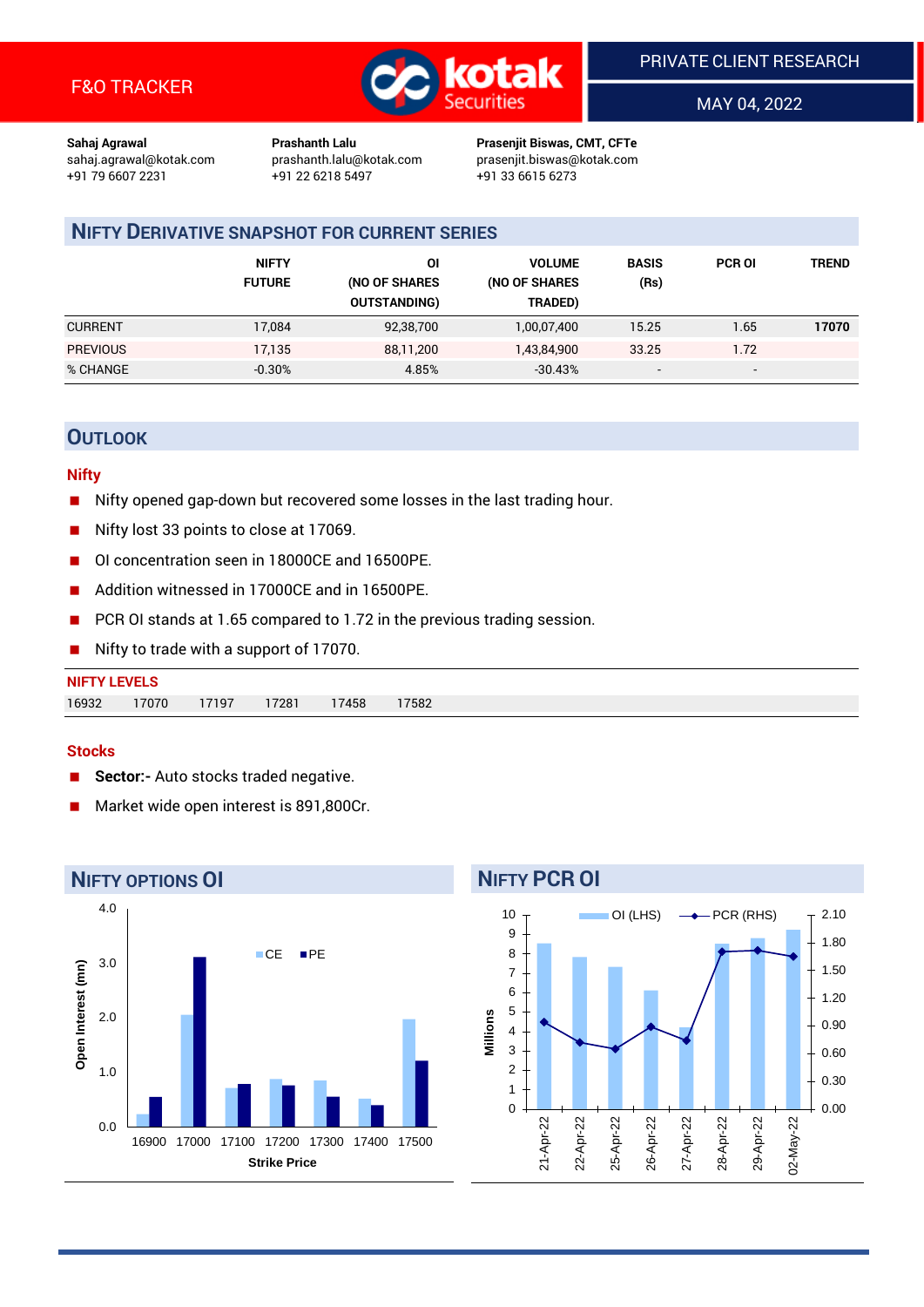# **FUTURE STATISTICS**

## **OI INCREASE**

| <b>SYMBOL</b>     | ΟI     | ΟI          | <b>PRICE CHG</b> |
|-------------------|--------|-------------|------------------|
|                   | $(\%)$ | (SHARES)    | $(\%)$           |
| <b>DIXON</b>      | 41.3%  | 8,05,250    | $-9.1%$          |
| <b>ESCORTS</b>    | 37.6%  | 38,78,050   | $-3.5%$          |
| <b>AARTIIND</b>   | 17.2%  | 27,78,650   | $-4.5%$          |
| <b>MCX</b>        | 16.0%  | 24,22,750   | 0.0%             |
| <b>CANFINHOME</b> | 12.2%  | 36,49,425   | 8.5%             |
| <b>METROPOLIS</b> | 11.8%  | 3.32.000    | $-4.5%$          |
| BAJAJ-AUTO        | 9.3%   | 26,61,750   | $-2.8%$          |
| <b>ALKEM</b>      | 8.3%   | 2,56,200    | 0.7%             |
| <b>JKCEMENT</b>   | 8.3%   | 3,00,125    | $-2.2%$          |
| ONGC              | 7.9%   | 5.16.93.950 | $-2.6%$          |

| <b>OI DECREASE</b> |          |             |                  |
|--------------------|----------|-------------|------------------|
| <b>SYMBOL</b>      | ΟI       | ΟI          | <b>PRICE CHG</b> |
|                    | (%)      | (SHARES)    | (%)              |
| ASTRAL             | $-12.2%$ | 4,32,025    | $-4.1%$          |
| <b>HINDPETRO</b>   | $-8.2%$  | 1,26,76,500 | 0.8%             |
| <b>ASHOKLEY</b>    | $-5.9%$  | 3,20,72,500 | $-0.7%$          |
| <b>PETRONET</b>    | $-5.8%$  | 1,61,85,000 | 2.0%             |
| <b>LAURUSLABS</b>  | $-4.9%$  | 78,65,100   | 1.7%             |
| <b>HAVELLS</b>     | $-4.0%$  | 46,35,000   | $-1.7%$          |
| <b>HEROMOTOCO</b>  | $-3.7%$  | 34,44,900   | $-0.8%$          |
| <b>PERSISTENT</b>  | $-3.3%$  | 4,89,450    | $-4.0%$          |
| <b>ABCAPITAL</b>   | $-3.2%$  | 2,26,24,800 | $-3.2%$          |
| <b>MINDTREE</b>    | $-3.2%$  | 27.28.600   | $-2.0%$          |

# **CASH STATISTICS**

| <b>TOP VOLUMES</b> |                      |              |              |  |  |  |  |  |
|--------------------|----------------------|--------------|--------------|--|--|--|--|--|
| <b>SYMBOL</b>      | <b>TRADED SHARES</b> | <b>VALUE</b> | <b>CLOSE</b> |  |  |  |  |  |
|                    | (QTY)                | (IN LAKHS)   |              |  |  |  |  |  |
| <b>TATACHEM</b>    | 1,35,62,497          | 1,39,279     | 1,033        |  |  |  |  |  |
| <b>HDFCBANK</b>    | 97,47,158            | 1,35,526     | 1.404        |  |  |  |  |  |
| <b>RELIANCE</b>    | 43,69,022            | 1,21,603     | 2,780        |  |  |  |  |  |
| <b>AXISBANK</b>    | 1,61,36,040          | 1,17,522     | 727          |  |  |  |  |  |
| <b>WIPRO</b>       | 2,19,11,427          | 1,09,179     | 495          |  |  |  |  |  |
| <b>SBIN</b>        | 1,85,90,895          | 90,603       | 491          |  |  |  |  |  |
| <b>HDFC</b>        | 38,78,583            | 87,245       | 2.264        |  |  |  |  |  |
| <b>TATAMOTORS</b>  | 1,89,45,234          | 82,065       | 433          |  |  |  |  |  |
| <b>ICICIBANK</b>   | 1,09,03,446          | 80,551       | 741          |  |  |  |  |  |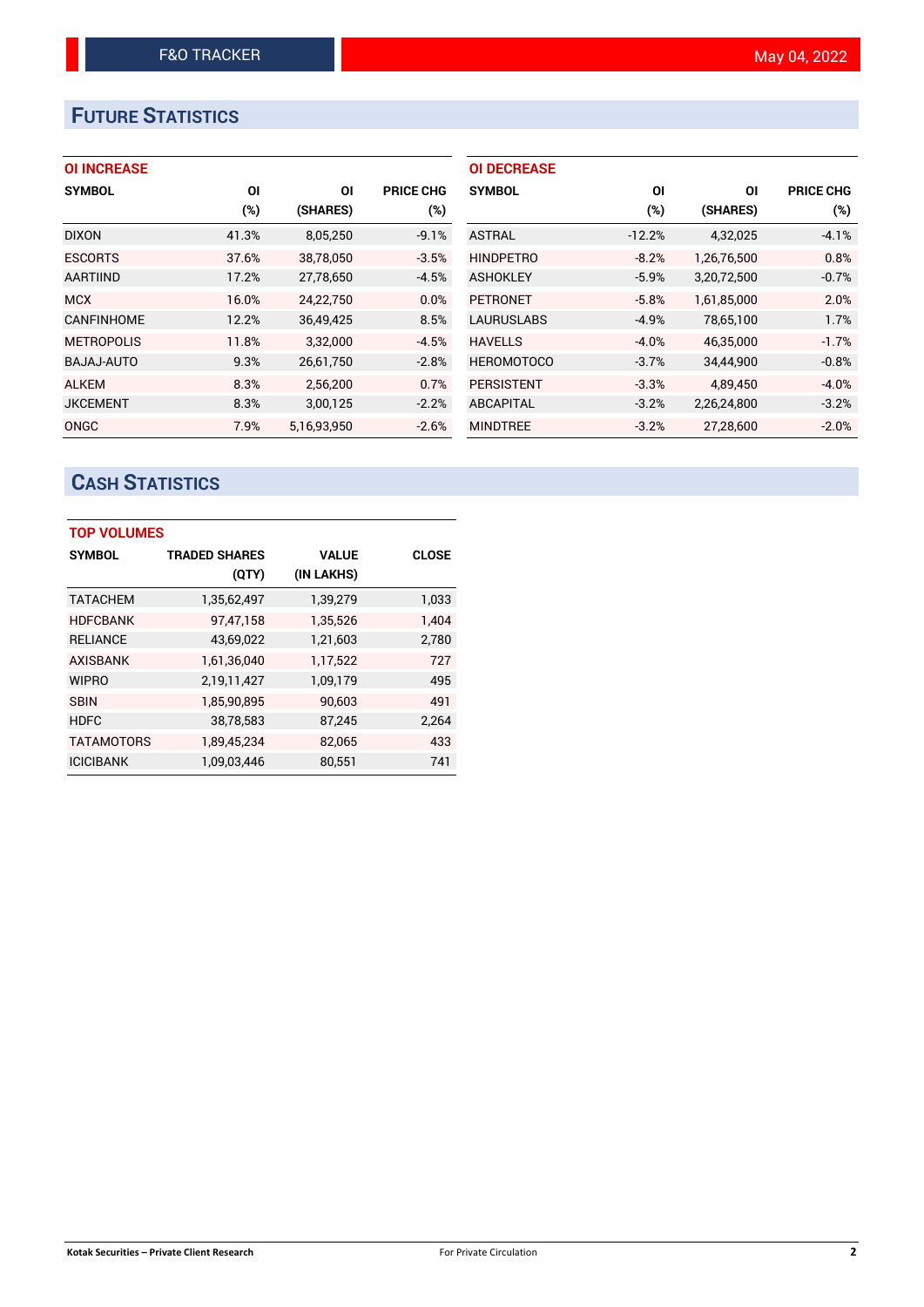# **OPTION STATISTICS**

#### **SIGNIFICANT CALL OPEN INTEREST**

| <b>SYMBOL</b>    | <b>STRK</b>  | <b>OPTION</b> | <b>CLOSE</b> | <b>FUT</b>   | ΟI          |
|------------------|--------------|---------------|--------------|--------------|-------------|
|                  | <b>PRICE</b> | <b>TYPE</b>   | (RS)         | <b>CLOSE</b> | (SHARES)    |
| <b>NTPC</b>      | 160          | <b>CE</b>     | 3.2          | 158          | 1,10,29,500 |
| <b>COALINDIA</b> | 200          | CE            | 3.9          | 188          | 68.67.000   |
| <b>MARUTI</b>    | 8,000        | СE            | 113.6        | 7,646        | 4,15,800    |
| <b>POWERGRID</b> | 240          | CF            | 3.1          | 232          | 56,63,646   |
| <b>AXISBANK</b>  | 800          | СE            | 5.3          | 731          | 80.14.800   |
| <b>NTPC</b>      | 165          | <b>CE</b>     | 1.7          | 158          | 86,75,400   |
| ONGC             | 170          | <b>CE</b>     | 2.1          | 157          | 65,10,350   |
| <b>ITC</b>       | 265          | CE            | 5.3          | 263          | 1,04,83,200 |
| <b>ITC</b>       | 300          | <b>CE</b>     | 0.9          | 263          | 1,04,57,600 |
| <b>HINDALCO</b>  | 500          | СE            | 14.2         | 485          | 47,14,950   |

## **SIGNIFICANT PUT OPEN INTEREST SYMBOL STRK OPTION CLOSE FUT OI PRICE TYPE (RS) CLOSE (SHARES)** COALINDIA 180 PE 4.5 188 27,80,400 TATAMOTORS 400 PE 6.4 434 47,62,350 SBIN 450 PE 4.3 492 31,80,000 SBIN 500 PE 21.6 492 31,29,000 WIPRO 500 PE 17.5 497 17,31,200 ITC 260 PE 5.1 263 39,68,000 ITC 250 PE 2.1 263 38,30,400 HDFC 2,200 PE 38.4 2,268 6,54,000 WIPRO 450 PE 3.9 497 14,93,600 KOTAKBANK 1,700 PE 23.3 1,779 5,28,000

| SIGNIFICANT CALL OPEN INTEREST ADDITION | <b>SIGNIFICANT PU</b>        |             |             |        |              |                   |  |
|-----------------------------------------|------------------------------|-------------|-------------|--------|--------------|-------------------|--|
| <b>SYMBOL</b>                           | <b>OPTION</b><br><b>STRK</b> |             | <b>OPEN</b> | OI CHG | <b>CLOSE</b> | <b>SYMBOL</b>     |  |
|                                         | <b>PRICE</b>                 | <b>TYPE</b> | <b>INT</b>  | (%)    | (Rs)         |                   |  |
| <b>WIPRO</b>                            | 495                          | <b>CE</b>   | 2,22,400    | 27700% | 17.9         | <b>TATACHEM</b>   |  |
| <b>WIPRO</b>                            | 505                          | <b>CE</b>   | 2,65,600    | 3220%  | 13.1         | <b>TATACHEM</b>   |  |
| <b>TATACHEM</b>                         | 1,080                        | <b>CE</b>   | 2,60,000    | 3150%  | 23.8         | <b>TATACHEM</b>   |  |
| <b>CANFINHOME</b>                       | 750                          | <b>CE</b>   | 4,68,000    | 1900%  | 2.5          | GAIL              |  |
| <b>CANBK</b>                            | 275                          | <b>CE</b>   | 5,13,000    | 1800%  | 1.0          | <b>PFC</b>        |  |
| <b>WIPRO</b>                            | 490                          | <b>CE</b>   | 1,64,000    | 1764%  | 20.7         | <b>INDUSINDBK</b> |  |
| <b>TITAN</b>                            | 2,400                        | <b>CE</b>   | 1,48,125    | 1695%  | 72.5         | <b>INDHOTEL</b>   |  |
| <b>SBIN</b>                             | 485                          | <b>CE</b>   | 1,63,500    | 1457%  | 21.6         | <b>RBLBANK</b>    |  |
| <b>TATACHEM</b>                         | 1,200                        | <b>CE</b>   | 5,11,000    | 1319%  | 4.9          | <b>ONGC</b>       |  |
| <b>ONGC</b>                             | 157                          | <b>CE</b>   | 2.65.650    | 1050%  | 5.9          | <b>POWERGRID</b>  |  |

| SIGNIFICANT PUT OPEN INTEREST ADDITION |              |                              |            |        |              |  |  |  |  |
|----------------------------------------|--------------|------------------------------|------------|--------|--------------|--|--|--|--|
| <b>SYMBOL</b>                          | <b>STRK</b>  | <b>OPTION</b><br><b>OPEN</b> |            | OI CHG | <b>CLOSE</b> |  |  |  |  |
|                                        | <b>PRICE</b> | <b>TYPE</b>                  | <b>INT</b> | (%)    | (Rs)         |  |  |  |  |
| <b>TATACHEM</b>                        | 1,020        | <b>PE</b>                    | 1,12,000   | 11100% | 31.5         |  |  |  |  |
| <b>TATACHEM</b>                        | 1,000        | <b>PE</b>                    | 4,94,000   | 1135%  | 23.4         |  |  |  |  |
| <b>TATACHEM</b>                        | 980          | <b>PE</b>                    | 1,22,000   | 1009%  | 17.4         |  |  |  |  |
| <b>GAIL</b>                            | 147          | <b>PE</b>                    | 1,34,200   | 1000%  | 1.5          |  |  |  |  |
| <b>PFC</b>                             | 116          | <b>PE</b>                    | 1,30,200   | 950%   | 3.0          |  |  |  |  |
| <b>INDUSINDBK</b>                      | 1,020        | <b>PE</b>                    | 1,77,300   | 937%   | 36.1         |  |  |  |  |
| <b>INDHOTEL</b>                        | 265          | <b>PE</b>                    | 1,24,682   | 933%   | 12.4         |  |  |  |  |
| <b>RBLBANK</b>                         | 95           | <b>PE</b>                    | 1,24,700   | 760%   | 0.7          |  |  |  |  |
| ONGC                                   | 147          | <b>PE</b>                    | 1,88,650   | 717%   | 2.5          |  |  |  |  |
| <b>POWERGRID</b>                       | 222          | <b>PE</b>                    | 2,61,317   | 717%   | 2.4          |  |  |  |  |

| <b>CALL OPTION VOLUMES</b> |              |               |                  | <b>PUT OPTION VOLUMES</b> |                   |              |               |                  |              |
|----------------------------|--------------|---------------|------------------|---------------------------|-------------------|--------------|---------------|------------------|--------------|
| <b>SYMBOL</b>              | <b>STRK</b>  | <b>OPTION</b> | <b>CONTRACTS</b> | <b>CLOSE</b>              | <b>SYMBOL</b>     | <b>STRK</b>  | <b>OPTION</b> | <b>CONTRACTS</b> | <b>CLOSE</b> |
|                            | <b>PRICE</b> | <b>TYPE</b>   |                  | (Rs)                      |                   | <b>PRICE</b> | <b>TYPE</b>   |                  | (Rs)         |
| <b>HDFCBANK</b>            | 1,400        | <b>CE</b>     | 24,286           | 35.5                      | <b>WIPRO</b>      | 500          | <b>PE</b>     | 9,223            | 17.5         |
| <b>RELIANCE</b>            | 2.800        | <b>CE</b>     | 20,580           | 85.9                      | <b>RELIANCE</b>   | 2.700        | <b>PE</b>     | 6.606            | 53.2         |
| <b>RELIANCE</b>            | 2,900        | <b>CE</b>     | 15,396           | 45.9                      | <b>RELIANCE</b>   | 2,800        | <b>PE</b>     | 6,600            | 96.5         |
| <b>HDFCBANK</b>            | 1.380        | <b>CE</b>     | 15,278           | 44.8                      | <b>INDUSINDBK</b> | 1.000        | <b>PE</b>     | 5.274            | 26.6         |
| <b>HDFC</b>                | 2,300        | <b>CE</b>     | 14,075           | 51.0                      | <b>HDFC</b>       | 2,200        | <b>PE</b>     | 5.095            | 38.4         |
| <b>TATACHEM</b>            | 1.100        | <b>CE</b>     | 12,764           | 18.4                      | <b>TATASTEEL</b>  | 1.200        | <b>PE</b>     | 4.953            | 19.9         |
| <b>TATASTEEL</b>           | 1,300        | <b>CE</b>     | 12,597           | 47.5                      | <b>TATACHEM</b>   | 1,000        | <b>PE</b>     | 4.860            | 23.4         |
| <b>RELIANCE</b>            | 3.000        | <b>CE</b>     | 11,714           | 24.6                      | <b>RELIANCE</b>   | 2,780        | <b>PE</b>     | 4.574            | 86.5         |
| <b>INFY</b>                | 1,600        | <b>CE</b>     | 10,930           | 20.5                      | <b>INFY</b>       | 1,500        | <b>PE</b>     | 4,565            | 25.0         |
| <b>INDUSINDBK</b>          | 1.000        | <b>CE</b>     | 10,661           | 46.3                      | <b>RELIANCE</b>   | 2.600        | PE            | 4,274            | 27.3         |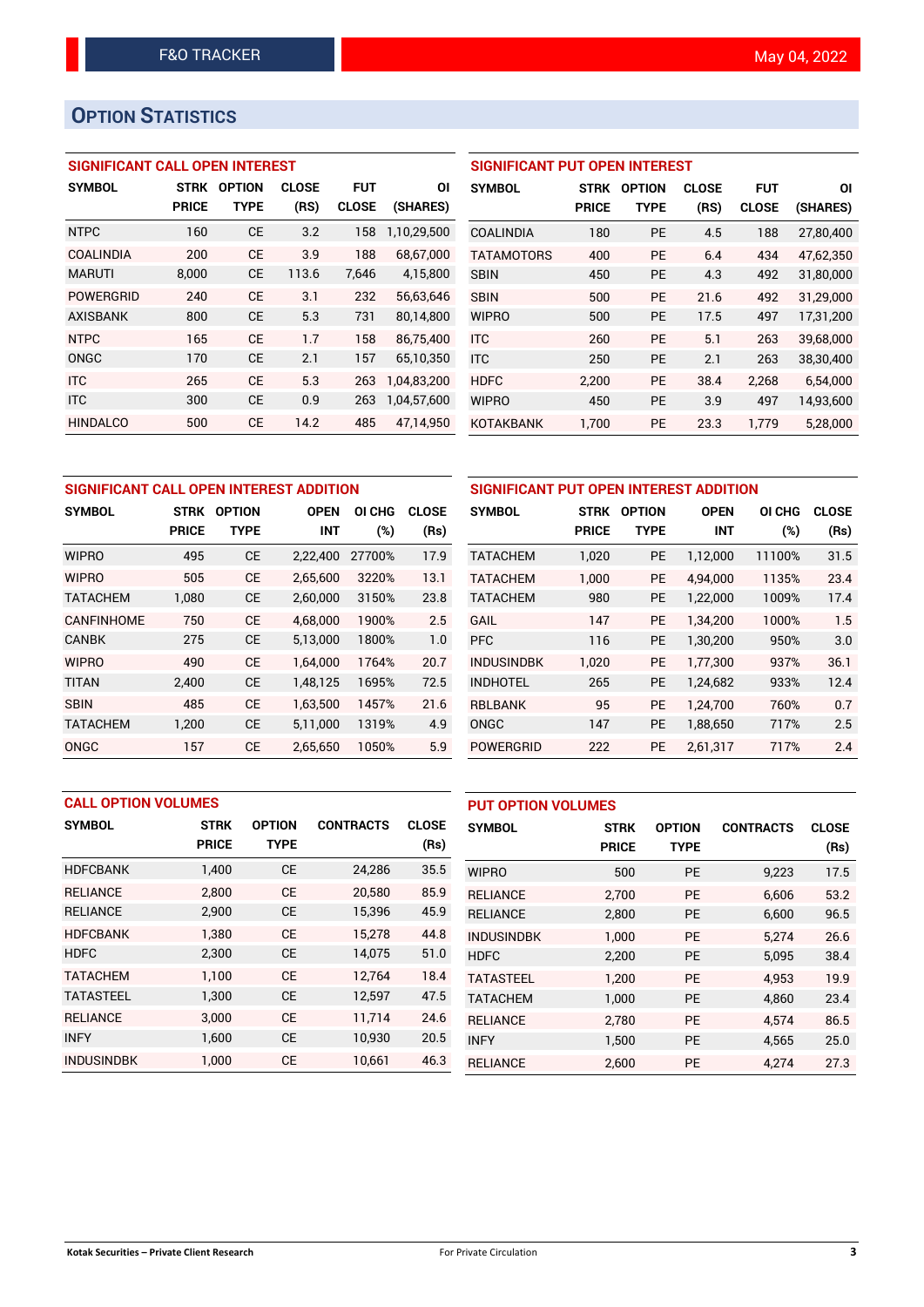#### **RATING SCALE (PRIVATE CLIENT GROUP)**

- **BUY**  Stock/Index looks strong from the expiry/near term perspective and is expected to gain on the basis of technical and/or derivative parameters. Time frame is minimum of current expiry and in certain cases extend to the next series depending on the stock behaviour. Strict stop loss needs to be adhered to for every buy/long recommendation given.
- **SELL** Stock/Index looks weak from the expiry/near term perspective and is expected to gain on the basis of technical and/or derivative parameters. Time frame is minimum of current expiry and in certain cases extend to the next series depending on the stock behaviour. Strict stop loss needs to be adhered to for every sell/short recommendation given.

#### **FUNDAMENTAL RESEARCH TEAM (PRIVATE CLIENT GROUP)**

**Shrikant Chouhan Arun Agarwal Amit Agarwal, CFA Hemali Dhame** shrikant.chouhan@kotak.com arun.agarwal@kotak.com agarwal.amit@kotak.com Hemali.Dhame@kotak.com +91 22 6218 5408 +91 22 6218 6443 +91 22 6218 6439 +91 22 6218 6433

jatin.damania@kotak.com

**Sumit Pokharna** Pankaj Kumar<br>Oil and Gas, Information Tech Construction, sumit.pokharna@kotak.com pankajr.kumar@kotak.com +91 22 6218 6438 +91 22 6218 6434

Construction, Capital Goods & Midcaps

Transportation, Paints, FMCG

**Jatin Damania Purvi Shah Rini Mehta K. Kathirvelu** +91 22 6218 6440 +91 22 6218 6432 +91 80801 97299 +91 22 6218 6427

Metals & Mining, Midcap Pharmaceuticals Pharmaceuticals Research Associate Support Executive<br>
iatin.damania@kotak.com purvi.shah@kotak.com rini.mehta@kotak.com k.kathirvelu@kotak.com

### **TECHNICAL RESEARCH TEAM (PRIVATE CLIENT GROUP)**

**Shrikant Chouhan Amol Athawale Sayed Haider** [shrikant.chouhan@kotak.com](mailto:shrikant.chouhan@kotak.com) [amol.athawale@kotak.com](mailto:amol.athawale@kotak.com) Research Associate +91 22 6218 5408 +91 20 6620 3350 [sayed.haider@kotak.com](mailto:sayed.haider@kotak.com)

+91 22 62185498

#### **DERIVATIVES RESEARCH TEAM (PRIVATE CLIENT GROUP)**

+91 79 6607 2231 +91 22 6218 5497 +91 33 6615 6273

**Sahaj Agrawal Prashanth Lalu Prasenjit Biswas, CMT, CFTe** [prasenjit.biswas@kotak.com](mailto:prasenjit.biswas@kotak.com)